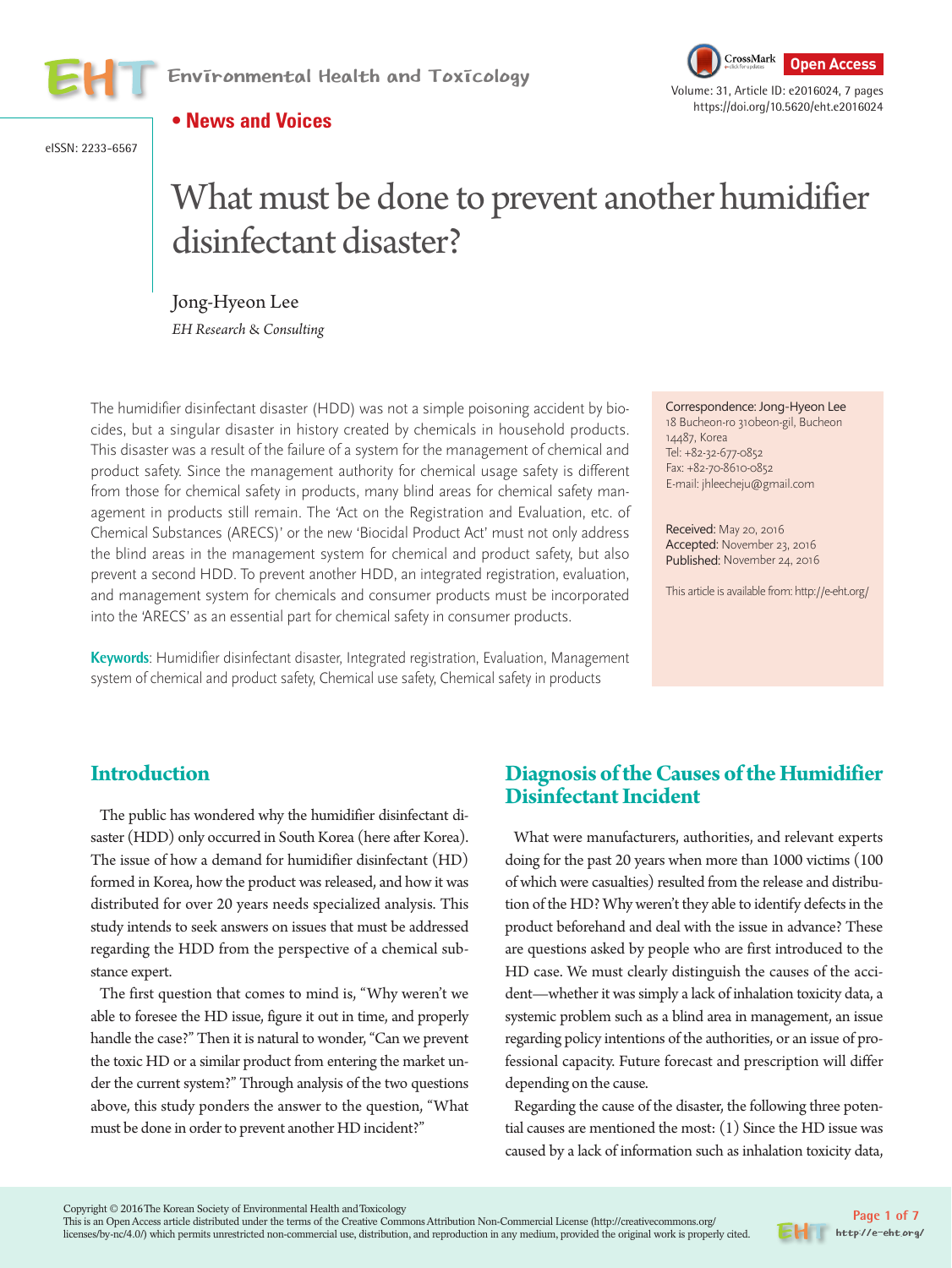it was impossible to predict such an accident with the level of technology at the time; (2) Because the authorities did not have the legal right to prevent the release of a company's product or the use of chemical substances for certain purposes, it was impossible to prevent the market release of the HD; (3) It was possible to predict the inhalation toxicity of the HD to some extent; therefore, although it was not subject to management, if the manufacturers and authorities had the will to do so, the market release of the product could have been prevented in many ways, even without any legal reform.

To explain point three further, when the HD was released into the market, there was no obligation to submit toxicity data during the process of product certification under the "Act on Quality Management and Safety Control of Industrial Products." Because the HD was not subject to management, the product was able to enter the market without any restrictions even though there was no inhalation toxicity data about it. However, even if the HD would have been subject to management, it could have been sold in the market with a Korea Certification (KC) mark attached if it had just met product safety standards and had obtained certification.

Even though the possibility of inhalation exposure was clearly stated in the hazard review data, in the case of poly(oxyalkylene guanidine) hydrochloride (PGH), a toxic HD, the chemical registration review group did not request submission of additional inhalation toxicity data in 2003; subsequently, PGH was classified as a common chemical substance, not a hazardous substance. In this case, a general regulation, which requires inhalation toxicity data when there is a possibility of inhalation exposure, was ignored. Eventually, the chemical registration assessment team of the National Institute of Environmental Research reversed the decision, designated PGH as a hazardous substance, and announced it in August of 2013 [1].

Therefore, we cannot assign the blame to manufacturers for failing to put together toxicity data regarding the HDs. At the time, no one had requested toxicity data from manufacturers and no one had assessed the danger of inhalation toxicity of the products before market release. It is regretful that the severe danger of the HD could have been identified if the inhalation toxicity data of PHMB (a similar substance to polyhexamethylene guanide phosphate (PHMG)—another HD) would have been used [2].

This leads us to consider the present day situation. Is it possible to prevent the release of a product with a serious defect like that of the toxic HDs? In cases where a product is subject to the list of product under the management according to the Act on Quality Management and Safety Control of Industrial Products, it can still be released without any obstacles if the product safety standards are met through the autonomous safety certification system and a 'KC' mark is attached. The same goes for hazardous products list of concern according to the Act on the Registration and Evaluation, etc. of Chemical Substances (ARECS). Unless current product safety standards are exceeded, products can be freely released in the market without any product registration procedure. Unlike the Act on Quality Management and Safety Control of Industrial Products, ARECS does not even have a product registration system that can track the products released in the market.

If a product is not subject to management, there isn't really a way to take measures beforehand. In terms of managing the usage of chemical substance, it is possible to take some advance measures since the ARECS system stipulates that the safety of chemical substances which exceed 10 tons of usage annually must be reviewed beforehand through a risk assessment of their specific uses. However, chemical substances used in most consumer products are excluded from the risk assessment, except for substances that are coincidentally also used for industrial purposes. Therefore, just as in the past, even if inhalation toxicity data is produced, there is almost no possibility of preventing the release of products that may cause health damage (such as that of the HD) due to the inadequacy of the present system for chemical management.

While the HD was not regulated at the product level because it wasn't subject to management, an argument has been raised asserting that there would have been a big difference if a safety review were carried out on its chemical substances after receiving relevant toxicity data during the review process, and it could have been declared a hazardous substance and managed. If the HD had been classified as a hazardous substance due to inhalation toxicity data, would the relevant chemical substances still have been used as components of the HD? The answer is "yes." The same substances could have been used without any legal consequences. Products both subject to and not subject to management do not face any restriction for using hazardous substances if they meet product safety standards. And even if a chemical is classified as a hazardous substance, there are no legal means to restrict manufacturers from using the substances for the HD.

The same goes for the present situation. Today, ARECS stipulates that manufacturers must declare hazardous chemical substances used in a household chemical product if the annual usage amount exceeds one ton for a product or the content of the substance exceeds 0.1% of a product. However, it is estimated that chemical substances used in most household chemical products are not subject to declaration. Therefore, under ARECS, there is no other way to limit the use of hazardous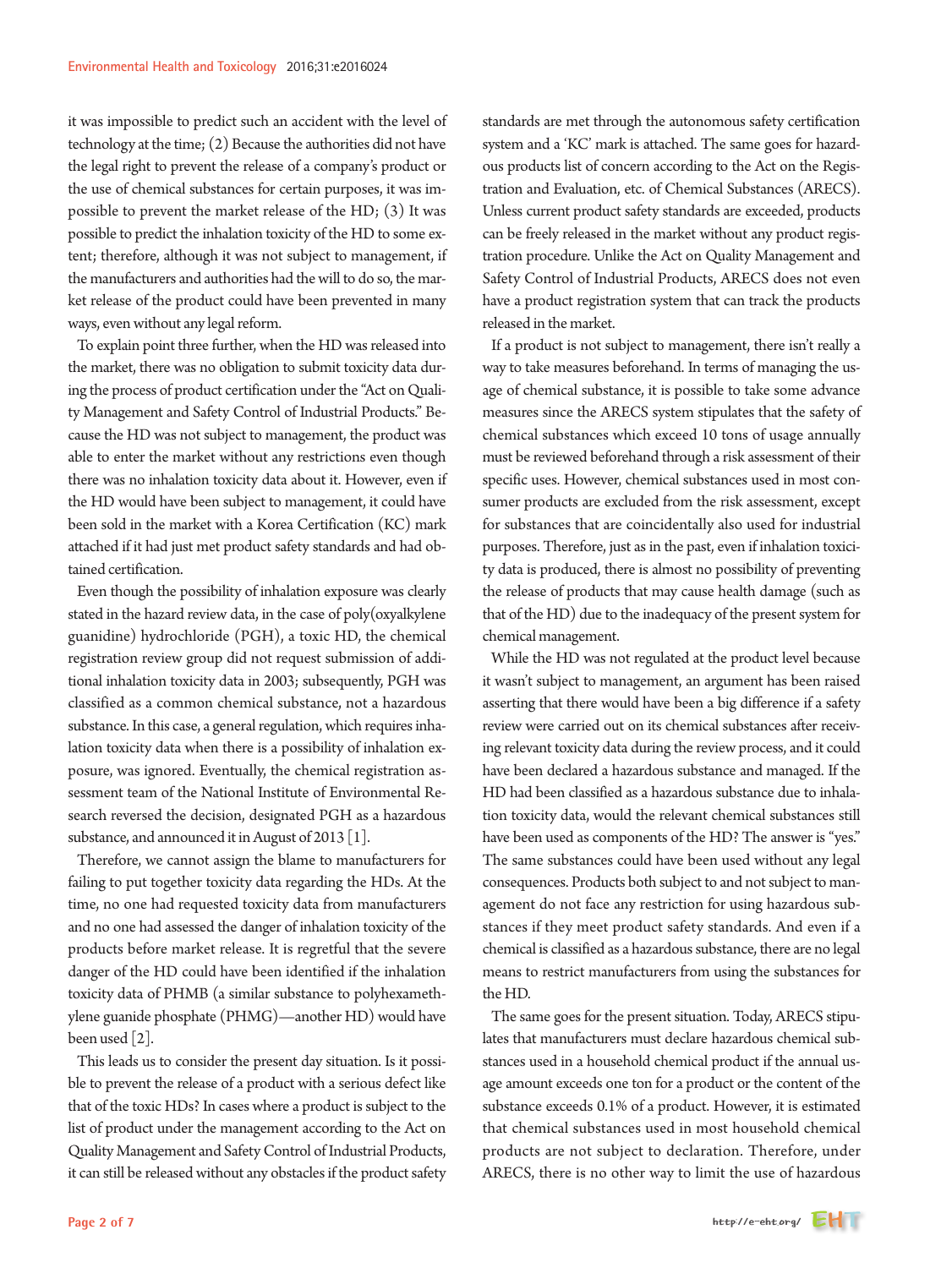chemical substances in household chemical products than to set product safety standards. Then, is it possible for the government to identify the substances used in products subject to management before market release, and to manage those products by setting product safety standards? It is realistically not possible because there are no means to identify which chemical substances are used in which products and to what degree, and no means to assess the risk of the products.

Because the toxicity of the biocide was evident, the risk of inhaling the substance was logically predictable even if there was no inhalation toxicity data. The danger of inhalation exposure is mentioned in Material Safety Data Sheet. Yet, the HD, which used disinfectant components without any restriction in a product with a possibility of inhalation exposure, was released into the market. The Korean Agency for Technology and Standards, which was responsible for the safety management of the product at the time, initially refused requests from manufacturers to authorize KC mark since it deemed the product a disinfectant, not a cleaning product as subject to management, but did not take any measures toward ensuring the safety of the product and neglected the situation. Finally, the Korean Agency for Technology and Standards awarded the KC mark to Costco's Humidifier Clean Up product, which contained PHMG. The agency shouldn't have awarded it a KC mark, and instead should have designated the product as subject to management and prepared product safety standards. It were possible to apply those measures within the legal system at the time, if only the authorities had the will to carry them out. Therefore, the primary responsibility of the government for the HD incident lies in the hands of the Korean Agency for Technology and Standards, which was the principal agency responsible for the management of chemical substances in industrial products at the time and which directly received product certification requests from manufacturers.

The current policies of the Ministry of Trade, Industry and Energy and the Korean Agency for Technology and Standards have not drastically changed since the HD incident; only the problematic household chemical products were transferred over to the Ministry of Environment. It is difficult to simultaneously expect professionalism and responsibility regarding the safety management of products from departments that are responsible for supporting and promoting manufacturers under the name of industrial revitalization. It is no longer admissible to leave the lives and safety of citizens in the hands of agencies that are neither responsible nor professional. In order to prevent another HD incident, the entire workload of safety management of chemical substances must be fully transferred over to the Ministry of Environment and the Ministry of Food and Drug Safety.

Similar to the case of household chemical products, it is also

worrisome that the Korean Agency for Technology and Standards—a Ministry of Trade, Industry and Energy-affiliated organization—is in charge of safety management of chemical substances for industrial products (especially children's products). This is because the Korean Agency for Technology and Standards usually considers the safety management work as taking international regulation standards, and many cases have been reported in which manufacturers modify such standards to meet the level acceptable by manufacturers. For instance, international standards limit the use of six phthalates in products for children 3-years-old or younger, but a Special Act on Children's Product Safety in Korea allows the use of three phthalates without any limit on the content on the condition that the substances are declared. This example illustrates that the true intention of the Special Act on Children's Product Safety is not to specifically protect children, but to specifically protect Korean manufacturers from international competitors.

## **The Absence of Prevention Measures From the Government's Response to the Humidifier Disinfectant Disaster**

Currently, HD is considered a "substance used as an additive to water within the humidifier for preventive purposes against microbe propagation and limescale," and is managed through a prior authorization method after being designated as a quasidrug. The HD was designated as an item that needs prior authorization and must be subject to management after taking into account the form of the product (substance used as an additive to water within the humidifier) and its functional uses (prevention of microbe propagation and limescale). The functional use of the product (prevention of microbe propagation and limescale) provides indirect information on the kinds of functional materials that can be used. The form of the product (substance used as an additive to water within the humidifier) is a preliminary factor of product management in terms of determining the route and level of exposure. However, under the current management method, it is difficult to identify beforehand the release of products that add chemical substances to humidifier water for purposes other than to prevent limescale and microbe propagation. Moreover, such products could be excluded from being subject to quasi-drug authorization because of their different usage, and could be released without any restriction. For chemical substances used as an additive to the water within the humidifier, whatever its use, prior authorization must be received after reviewing the safety of the chemical substances used. Therefore, it is hard to say that other kinds of chemicals used as an additive to water within the humidifier is currently being properly man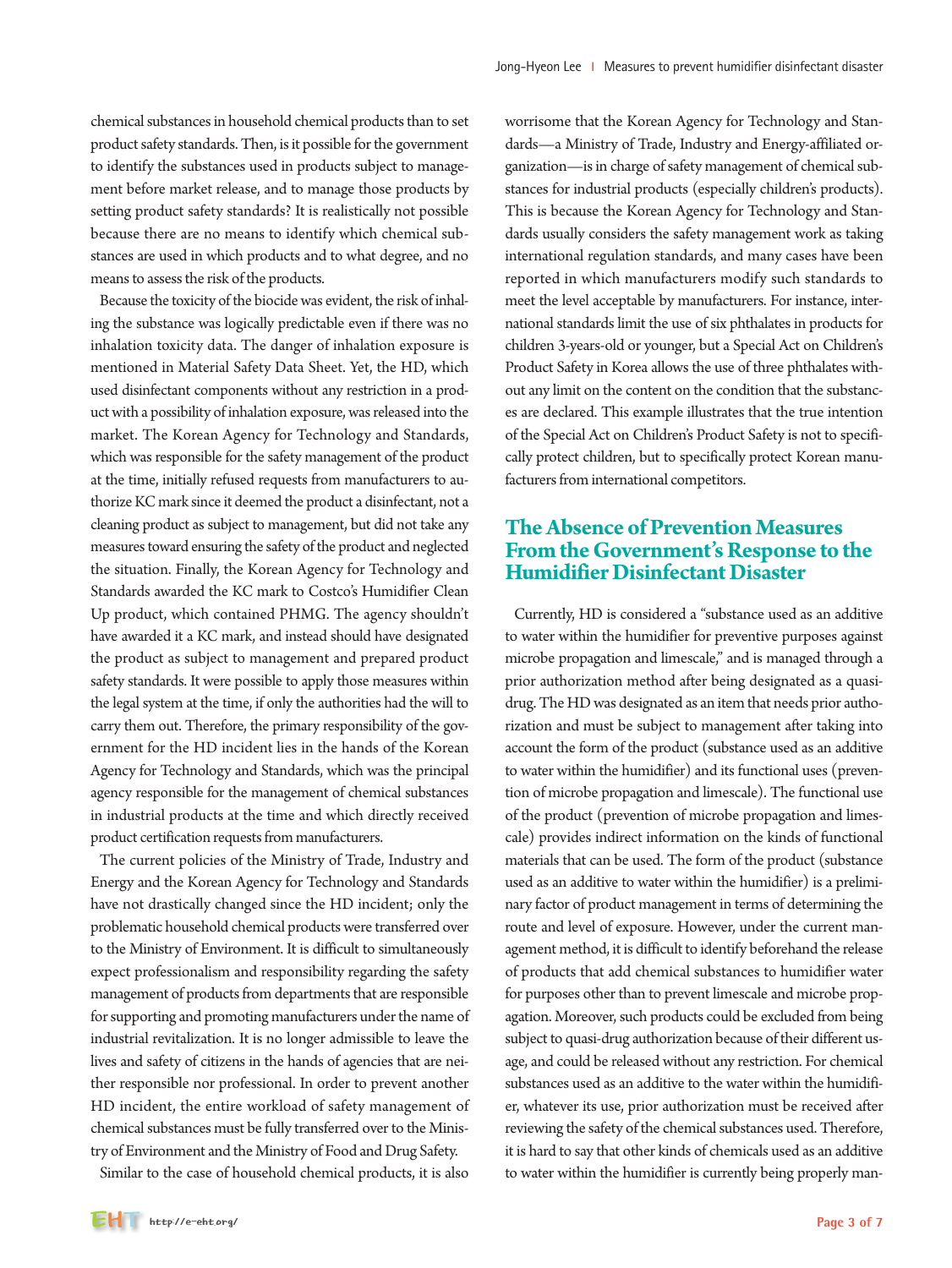aged through its designation as a quasi-drug.

For many of the same reasons, similar issues arise when designating consumer products (e.g., household chemical products or children's products) as subjects of management. There is a need to identify the actual safety of the product type and to manage the product type by designating it as an item subject to management. For instance, aerosol-generating products such as humidifiers, sprays, and manual and mechanical injectors, must be managed as items subject to prior authorization, regardless of their different uses. Prior authorization is also needed for products used by children (a susceptible group), such as products children bite and suck on, powder/clay-type products, accessories, and children's cosmetics, all of which have a high level of exposure intensity and exposure time, and have a high frequency of use.

The same goes for household chemical products managed by ARECS today. This is because of a fundamental limitation in the current regulation system, which allows substances to be used without restriction, save for a few designated substances that are used in quantities less than the standard value. The current regulation system is a kind of negative regulation method in which the government, instead of the manufacturer, essentially takes responsibility for the proactive management of product defects. While the government prescribes product safety standards by law, the problem is how well such a regulation system will actually work. For this kind of regulation system to function properly, information about what substances and how much are being used, but the government doesn't have that information, and manufacturers do not reflect such information in their safety designs even if they have it. If the manufacturers cannot make their own decisions, they should entrust authorities to make decisions for them, but they are currently ignoring things, under the excuse that they are trade secrets. Ultimately, since the authorities do not possess information about substances and their quantity used in the products, the opportunity to identify product safety before market release disappears. In other words, it is a system in which no one can take responsibility for product safety before market release. This is the key point behind the meaning of "system inadequacy."

Basic information for chemical substance management through "registration of the uses of chemical substances" (providing the necessary information needed to prepare an exposure scenario for a preliminary risk assessment of the product) and "product registration" (including the substances used, the amount of substances used, and the product uses, etc.) must be secured by authorities in order to manage the chemical substance uses and the safety of the products. However, the current system does not ensure the minimum requirements for safety management of chemical substances and products due to various constraints.

Agencies carry out safety management of chemical substances by self-assessing the uses verified for safety and registering them with the authorities. This is the fundamental background for the advancement of the European Union's REACH and Korea's ARECS. In the case of ARECS, such a registration process is applied to chemical substances in which more than one ton is used per manufacturer annually, and only to chemical products, excluding the articles (consumer products except for chemical products). However, most manufacturers do not use more than one ton of chemical substances annually for household chemical products or children's products. Properly identifying the kinds of substances used in products that may cause harm is difficult for manufacturers and authorities. Substances that have not been tested for inhalation toxicity are still being used in spray products. Ultimately, it is difficult to properly carry out management of chemical substance use for most consumer products.

Under the current management system, consumer products manufacturers determine whether chemical substances are used in consumer products, but authorities do not have enough legal power or means to identify the usage beforehand and to prevent the release of products when there is concern for harm. Therefore, the National Assembly must amend laws in order to create legal authority for the government to take responsibility on its own. It is realistic conditions for the government to carry out administrative responsibility that manufacturers must be given the legal duty to provide lists of chemical substances used in products and their content and other relevant information that may be needed regarding product functions, and the authorities must be given the power and means to recall products if there is a violation of regulations. It is no solution that the public just criticizes the rights and wrongs of the authorities.

In particular, the Special Act on Safety of Product for Children comprehensively stipulates safety management work regarding chemical substances used in children's products, which is essentially the same management system defined by the Act on Quality Management and Safety Control of Industrial Products. If products satisfy the safety requirements presented by the Korean Agency for Technology and Standards, they can use any chemical substance and be released without any restrictions. In particular, for children's products as with biocide products, a "registration and prior authorization system for children's products" is needed, which would allow only products whose safety is verified beforehand containing substances whose safety is identified. However, the Korean Agency for Technology and Standards doesn't seem to have the expertise to deal with the

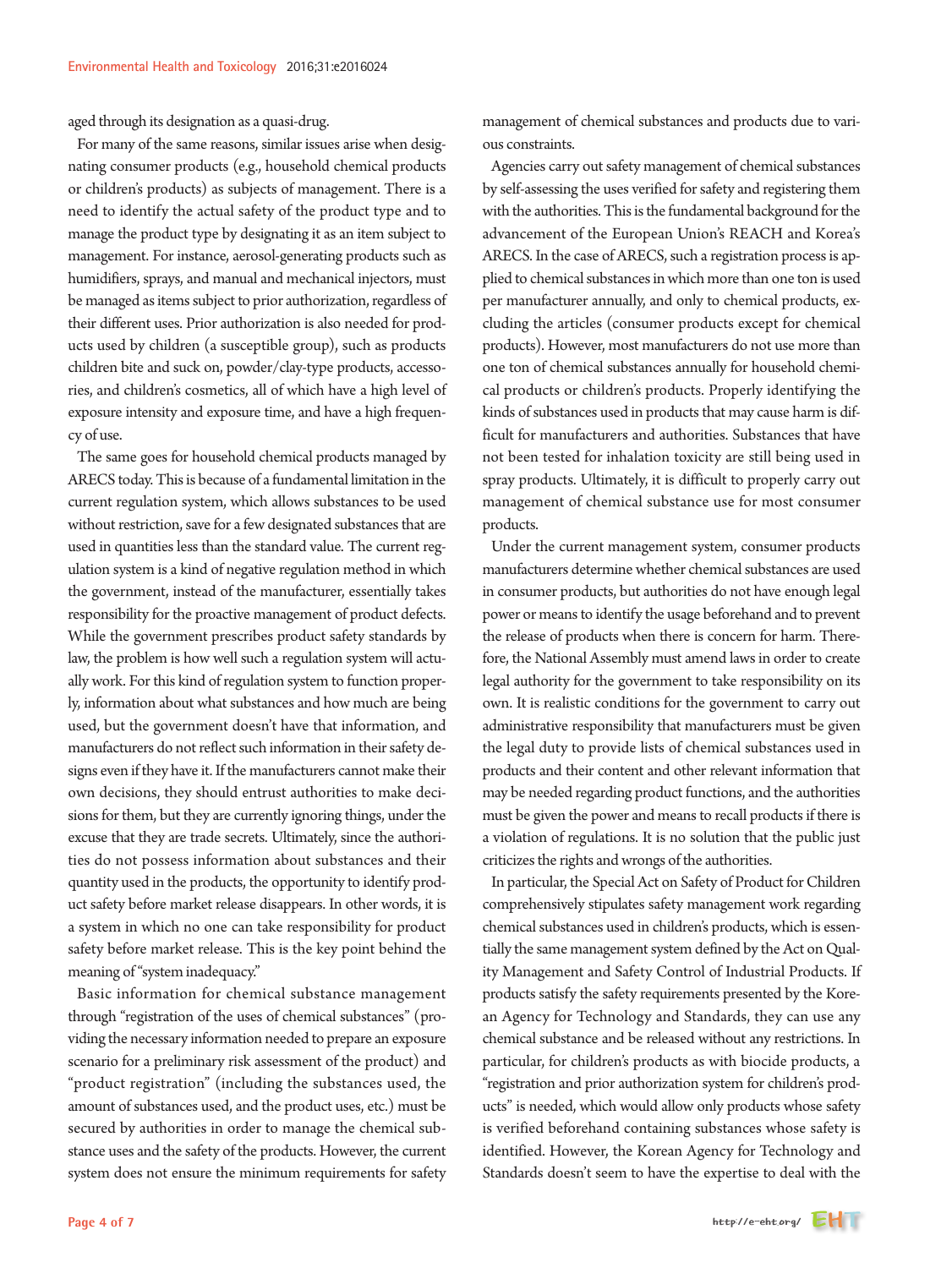management responsibility for children's products. The Korean Agency for Technology and Standards is currently completely dependent on the Ministry of Environment for preliminary risk assessments regarding actual children's products—it only determines whether the safety standards are met, through follow-up monitoring called a "product safety investigation." Therefore, administrative responsibility for safety management of chemical substances in consumer products can only be made possible if the responsibility for safety management of chemical substances used in all consumer products—including children's products—is fully transferred over to the Ministry of Environment.

For consumer products that are known for their dangerousness (e.g., biocide products and spray products), a prior authorization system must be adopted immediately. For this, ARECS must be amended (adopting the consumer products registration system and imposing the responsibility of product risk assessment to consumer products manufacturers) and a separate legislation for biocide products must be advanced.

# **Measures to Prevent the Recurrence of a Humidifier Disinfectant Incident**

The HD incident needs to be understood as having two aspects: an accident due to a biocide (the disinfectant) and a safety issue of a consumer product (the humidifier). Therefore, in order to prevent another HD incident, we need answers to questions such as, "How can we make safety management possible for biocides (e.g., the disinfectant) and biocide products?" and "How can we guarantee safety of chemical substances for consumer products that require special management, like that of the humidifier?" In addition, we need to tackle the issue of preventing the reckless use of chemical substances without inhalation toxicity data in products that require special care due to the possibility of inhalation exposure.

#### **Conclusion**

In conclusion, the only solution is to adopt a product registration and prior authorization system for "consumer products subject to special management," such as that of the humidifier, and for "biocide products that contain biocides."

#### Adopting a Product Registration and Prior Authorization System for Biocides and Biocide **Products**

First, there is already a systematic plan proposed for biocides and biocide products. Parts of the plan have already been implemented within the ARECS system. A separate legislation that can play the role of the European Union's Biocidal Product Regulation is the most realistic plan. To prevent blind spots in the chemical management, the essence is to adopt a certification for all biocides by use, except for biocide products already managed by different laws, and to adopt a prior authorization system for biocide products.

For this, it is important to identify the actual distribution of biocides that have been pre-approved, which is only possible through the adoption of a prior authorization system with legal force. Manufacturers were asked to take countless surveys and provide material aid, but they only submitted questionable data from unknown sources. Unless there is a device to expel products from the market if, through a later survey, unregistered substances are detected in products subject to management, it is realistically impossible to understand the actual state of affairs. A realistic plan is to identify the usage of active biocide components through a product registration system. Trying to identify the actual condition of biocides without such a registration system is impossible. If the registration system does not immediately demonstrate its full functions, there is a need to temporarily report biocides whose domestic and foreign usages are identified, and to self-declare that other unreported substances are not used. This is a necessary measure so that manufacturers are held responsible from the registration of the product to its entry into the market.

The remaining issue is safety management of chemical substances used in household products that manufacturers claim are not biocides (active ingredients). There are substances that could cause harm when used in consumer products, even if they are not "active ingredients," whose functional purposes (or uses) are disinfection, sterilization, and preservation. The most representative is waterproof coating material used on clothes and shoes for hiking, which is not a biocide in terms of its function, but could cause serious lung disease if used indoors without ventilation as a spray, since the substance can be inhaled [3]. Besides biocides, assessment of product safety through pre-registration is needed for products and chemical substances that may cause harm. However, it is over-regulation to designate all consumer products as products that need certification. There is a need to review a plan to adopt a registration system only for products identified as having the possibility to cause harm (e.g., humidifiers, spray products, and children's products that have a high exposure intensity) and designating products that could generate aerosol or products that need special management (e.g., children's products) as products that need prior authorization.

#### Preparing a Resolution for Management Blind Spots Regarding Consumer Products

The only method to resolve the blind spots of management is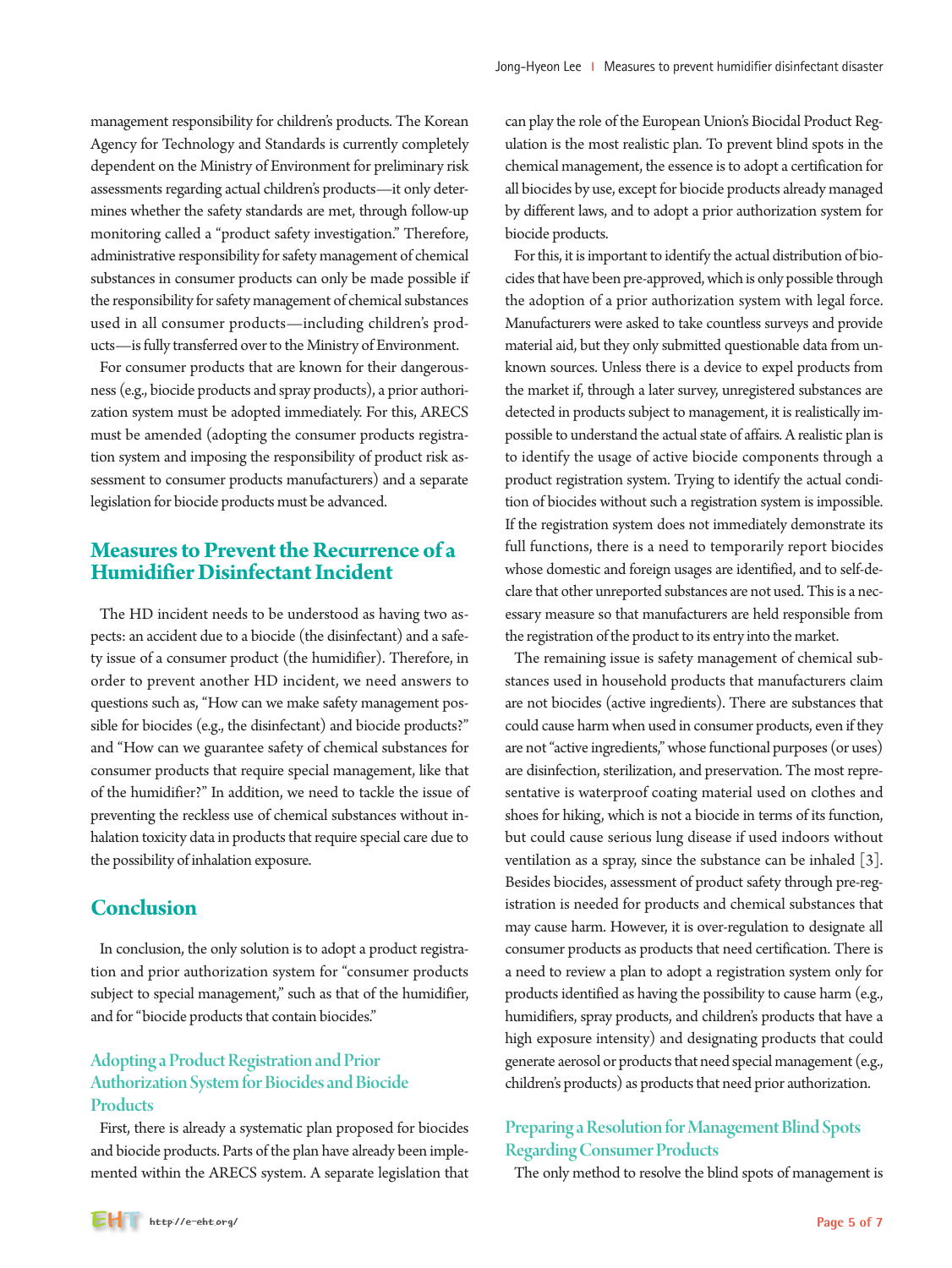to create a system to comprehensively manage chemical substances and consumer products, not to expand the number of products subject to management, which is a "mend the barn after the horse is stolen" kind of approach. By separating the management of chemicals in products from the management of chemical substances, neither the chemical substance use management nor the safety of consumer products can be guaranteed. The following are the only ways to prevent another HD (product), another Oxy Reckitt Benckiser (product manufacturer, downstream user), and another SK Chemical (chemical substance manufacturer, upstream supplier): safety assessments of chemical substance use, governmental certification of chemical substance safety for consumer products, imposition of the burden of proof on manufacturers, and a disciplinary compensation system.

First, the principal agent of safety management for chemical substances must be completely transferred over to the Ministry of Environment and the Ministry of Food and Drug Safety, out of the current dichotomized system of products in either the Ministry of Trade, Industry and Energy and the Ministry of Environment or the Ministry of Food and Drug Safety. The safety management agent for chemical substances used in consumer products must be clearly stipulated as the Ministry of Environment and the Ministry of Food and Drug Safety. In particular, a massive system reform is needed for the establishment of a comprehensive management system for chemical substances and products regarding children's products. In order to achieve this, the physical safety management work must be left as is under the jurisdiction of the Special Act on Children's Product Safety, and the chemical substance safety management work must be excluded. Instead, the chemical substance safety management of children's products must be expanded and reorganized within the framework of the Environmental Health Act, which supervises all children's environmental health issues. The adoption of a pre-registration and assessment system for the chemical substance use management of children's products must also be advanced.

For the safety evaluation of each usage type in the chemical substance management system, the downstream user is responsible for delivering information on usage, quantity, and exposure conditions. If this responsibility is violated, a realistic penalty must be prescribed. That way, if chemical substances are used for unidentified purposes, the upstream supplier (the agent responsible for registering chemical substances) can be held accountable and tangible registration and assessment of chemical substances can be made possible. However, this regulation could exist in name only if the downstream user has the upper hand. If a substance is registered once, the downstream user has

the full responsibility to determine whether the substance is used in a safety-certified way or used in a different way from its registered exposure conditions. Along with considering a change in registration for changes in exposure condition as well as usage, an effective penalty must be made clear in case there is a violation of a change in registration.

Cases where chemical substances are used in the final products such as articles were excluded from registration and assessment under ARECS, due to trade secrets and other reasons. However, at least for consumer products, new regulations must be created in order to make registration assessment possible, with upstream suppliers and article manufacturers responsible for usage safety. ARECS must be transformed into an act that contains comprehensive regulations that manage the safety of chemical substances in consumer products, except for products that are managed under other individual laws. If it is realistically impossible to demand disclosure of information from downstream users, regulations must be amended so that instead of the current system of conducting a risk assessment by representative upstream suppliers, a risk assessment can be conducted after an exposure scenario is prepared through a self-evaluation by the downstream user. In other words, the choice must be made between a risk assessment carried out by upstream suppliers after collecting information about exposure scenario and exposure condition, or a risk assessment carried out by downstream users so that they can wield control over secretive information regarding their businesses. A few Korean conglomerates and associations are already disclosing whether or not they use harmful chemical substances in order to respond to the regulation systems of foreign countries (EU REACH, California Proposition 65). Such information should be disclosed in a suitable way and utilized for safety management of chemical substances in Korea.

Just as the registration and assessment of chemical substances is compulsory in principle, the registration and assessment of consumer products must also be fixed as a rule. Plans for a proactive management system and follow-up management and supervision must be proposed after properly classifying the scope in which the prior authorization system will be applied (biocide products, children's products, spray products, recycled products) and the scope in which self-certification will be applied (other household chemical products). Just like the Act on the Registration and Evaluation, etc. of Chemical Substances, methods for the registration and assessment of existing and new consumer products must be proposed with a legal basis. Priorities must be set by considering product characteristics, such as usage (intensity of use, duration, and frequency), material, and form, for consumer products that may cause harm (e.g. household